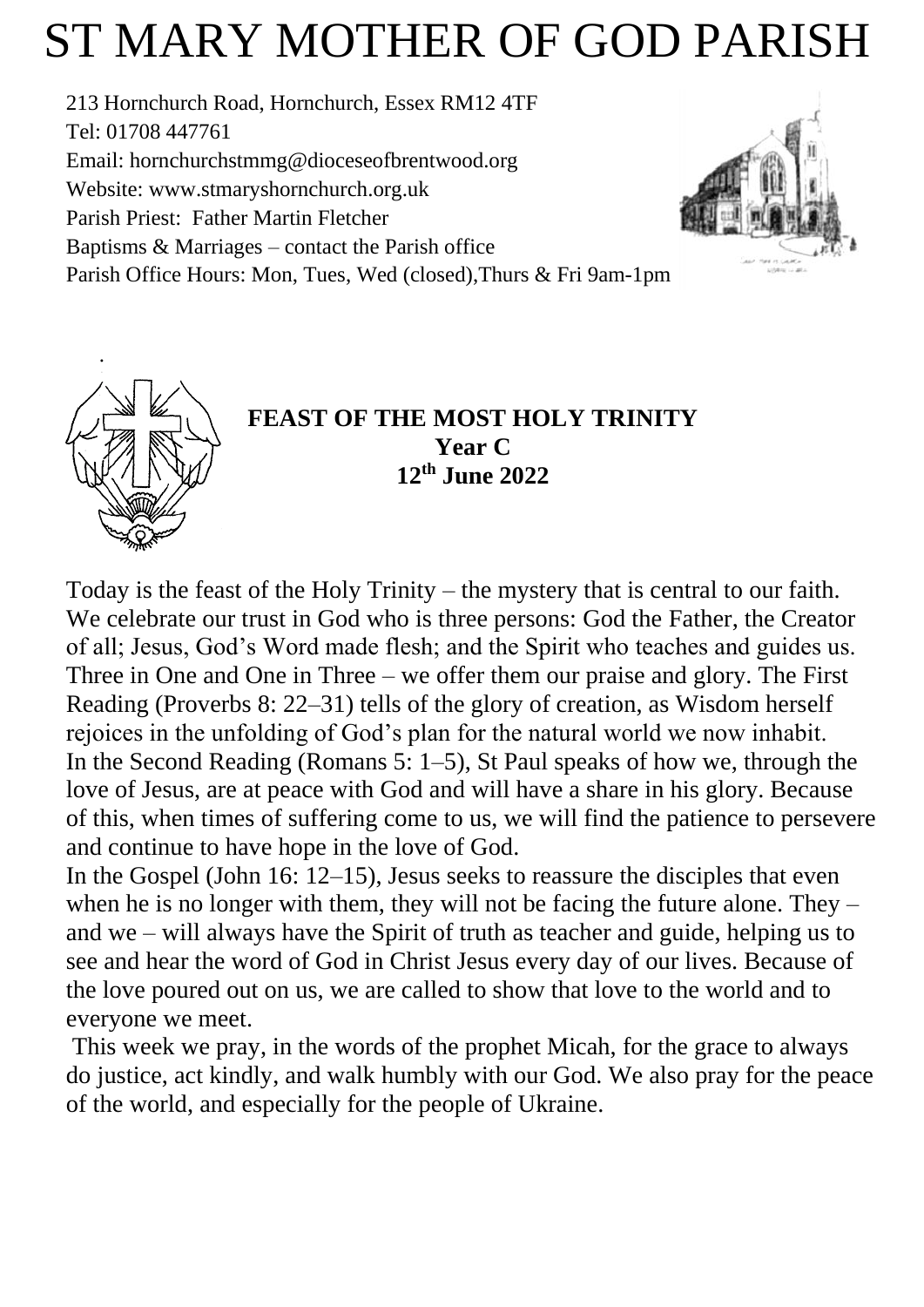**Confirmation:** Please keep in your prayers our young people of the Parish who are being Confirmed this Saturday  $11<sup>th</sup>$  June at the 6.30pm Mass.

**Jane Tatam:** Jane will be stepping down as the Parish Sacramental Co-ordinator after 12 years of wonderful, dedicated service to St. Mary's. We thank Jane for all the fantastic work she has done and pray the Lord will pour down many graces and blessings and his gift of peace on her now and in the future. Thank you and God bless you, Jane.

**Red boxes APF:** APF red boxes are now available at the back of the Church to collect.

**First Holy Communion:** Application forms for our 2022-2023 First Holy Communion course are available to collect from the back of the Church.

**Baptism:** Our next Baptism course will take place on 5<sup>th</sup> & 12<sup>th</sup> July. If you would like to attend this course, please fill in a Baptism form which is located at the back of the church and hand it in to the Parish office.

**Exploring your Faith:** This is a new group where we meet monthly to talk about anything related to the Catholic faith. All are very welcome, if you are interested contact Liz Hill 07801708017 or Karen Gannon 07876 75302.

**Pass it On!:** This is a multigenerational social group, bringing older and younger people together. The group meets monthly in St Mary's Parish Hall, Hornchurch on a Saturday 2pm - 4pm. This is free group, open to all and refreshments are provided. If you've never been before, come along and try it, it's a great opportunity for the children to socialise with the older people in our community while taking part in a range of fun activities. Also, if you have an older friend, relative or neighbour that might want to try something different on a Saturday afternoon, then please tell them about the group. The next meeting is Saturday 9<sup>th</sup> July. If you have any specific queries or if you require any assistance with travel, please contact Joanne on 07985 496196."

**Rosary Thursday 7.30pm:** The Rosary will be said in the Church. Please enter through the side door of the Church by the Van Meenan room. All are welcome to come and join us.

**Rainham Foodbank Donations:** Families continue to need all the basics, all the staple foods – tinned items, pasta sauces, tea, coffee, long life milk, cereals etc., plus toiletries, large size nappies (sizes 5 to 7) toilet rolls, sanitary products. Thank you for your continuing generosity.

**Musical talent needed:** If you can play the guitar / piano / keyboard and are willing to help, please speak to Fr Martin.

**Brentwood Catholic Children's Society Relay 100:** Bishop Alan Williams helped to launch this year's Relay 100 for the Brentwood Catholic Children's Society by walking between St Therese of Lisieux, Laindon and The Most Holy Trinity, Basildon. Many volunteers are walking, cycling or jogging the other 99 "legs" of the relay between churches in the Diocese of Brentwood to raise much needed funds to help continue the charity's ongoing work supporting children's mental health in Essex and East London. Brian and Frances Rodgers are walking 4 of the legs in Havering Deanery. If you would like to sponsor us, or participate, please do online via <https://www.justgiving.com/fundraising/relay100> (mentioning St. Mary's Parish) or via the Parish Office in an envelope addressed "BCCS Relay 100" We will keep you posted about our progress! Thank you!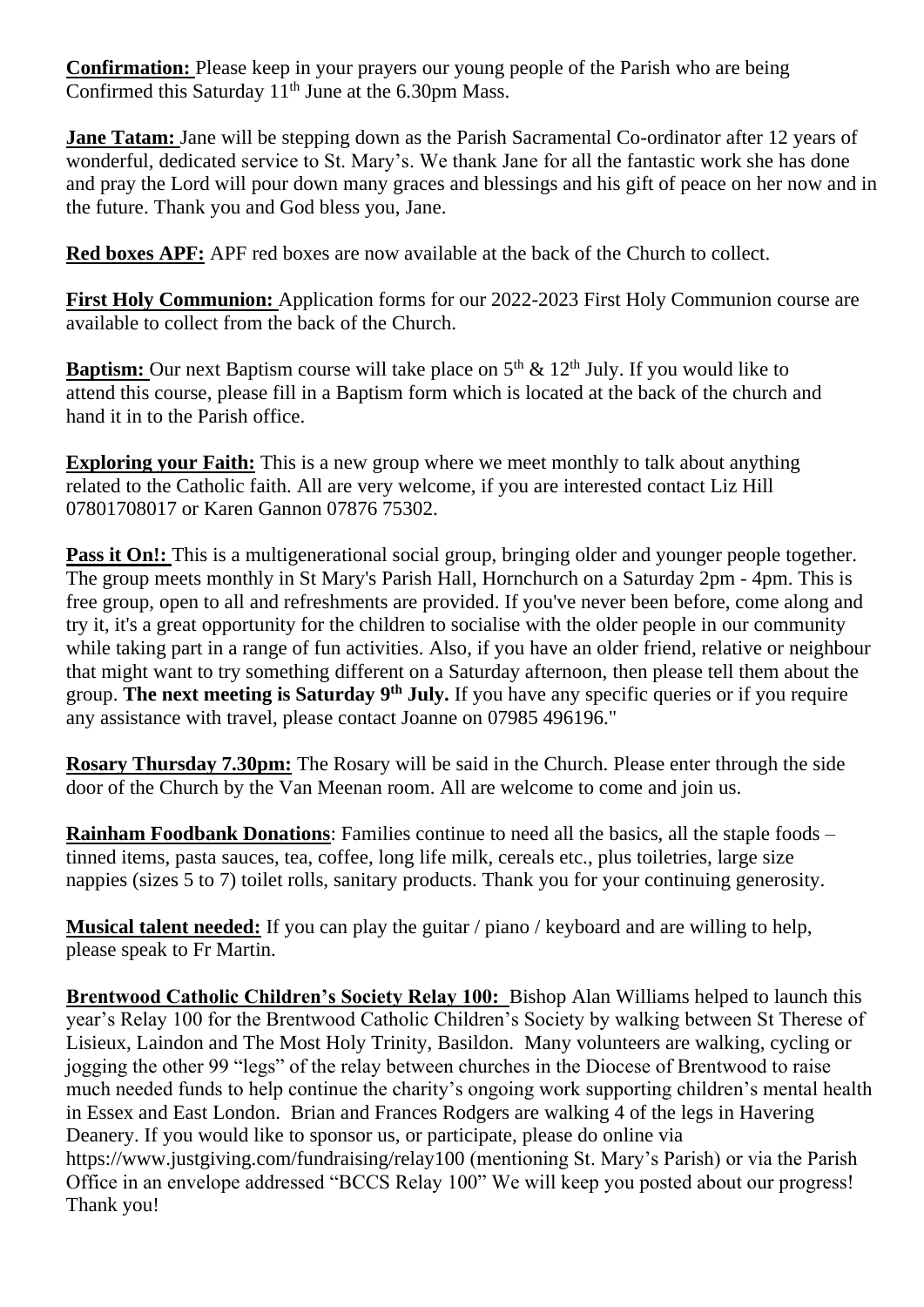**Finances:** Please feel free to drop an offering into the presbytery or alternatively, you can make a payment into our bank account, either as a one off or by a regular Standing Order. The details are as follows:

Account Number: 51019058 Sort Code: 40-13-22 Account Name: St. Mary Mother of God If you have a gift aid number, please use that as a reference when you make your donation. Any donations are very gratefully received.

**Gift Aid:** If you wish to join the Gift Aid scheme, please contact the Parish office.

**Please remember in your prayers** Katherine Bowles RIP & Patricia Abbott RIP who have died recently.

Please remember the sick and housebound of the parish and those in hospital in your prayers. If anyone is seriously ill and needs the priest, please ring the Presbytery.

### **Please pray for the sick in our Parish** at home and in hospital, especially:

Margaret Baan, Ashley Baptist, Ruth Carroll, Martin Chandler, Martin Cornish, John Dawson, David Donovan, Arturo Garzon, Anna Gawlik, Betty Gemba, Sharon De Giorgio, Victor Guy, Christine Harris, Fr Bob Hamill, Malcolm Hiltion, Evelyn Hughes, Anne Humphrays, Sajy Joseph, Cathy Lennon, Bill Lodge, Paul Lodge, Margaret Lodge, John Loftus, Bina McCarthy, Carly Menon, Bridget O'Sullivan, Mary Picton, Phil & Tony Reed, Paul Ridley, Susan Squires, Elaine Sullivan, Paddy Sullivan, Josie Walsh, Evelyn Ward and for all our family and friends who are ill.

#### **Please inform us if there is someone seriously ill and let us know if anyone on the list is no longer ill so we can remove their name from our list.**

## **Prayer to Our Lady – The Memorare Prayer**

REMEMBER, O most gracious Virgin Mary, that never was it known that anyone who fled to thy protection, implored thy help, or sought thy intercession was left unaided. Inspired with this confidence, I fly to thee, O Virgin of virgins, my Mother; to thee do I come; before thee I stand, sinful and sorrowful. O Mother of the Word Incarnate, despise not my petitions, but in thy mercy hear and answer me. Amen.

#### **Prayer to St. Michael the Archangel**

"Saint Michael the Archangel, defend us in battle. Be our protection against the wickedness and snares of the devil; May God rebuke him, we humbly pray; And do thou, O Prince of the Heavenly Host, by the power of God, thrust into hell Satan and all evil spirits who wander through the world for the ruin of souls. Amen."

## **A Prayer for Ukraine**

God of peace, Whose son Jesus Christ taught us To love our neighbour as ourselves, Give your strength to the people of Ukraine, Give your wisdom to the leaders of the world, Give your love to all of us who pray for peace – Peace that will transform, Peace that will heal, Peace that will last, For the sake of the same Jesus Christ, The Prince of Peace, Amen.